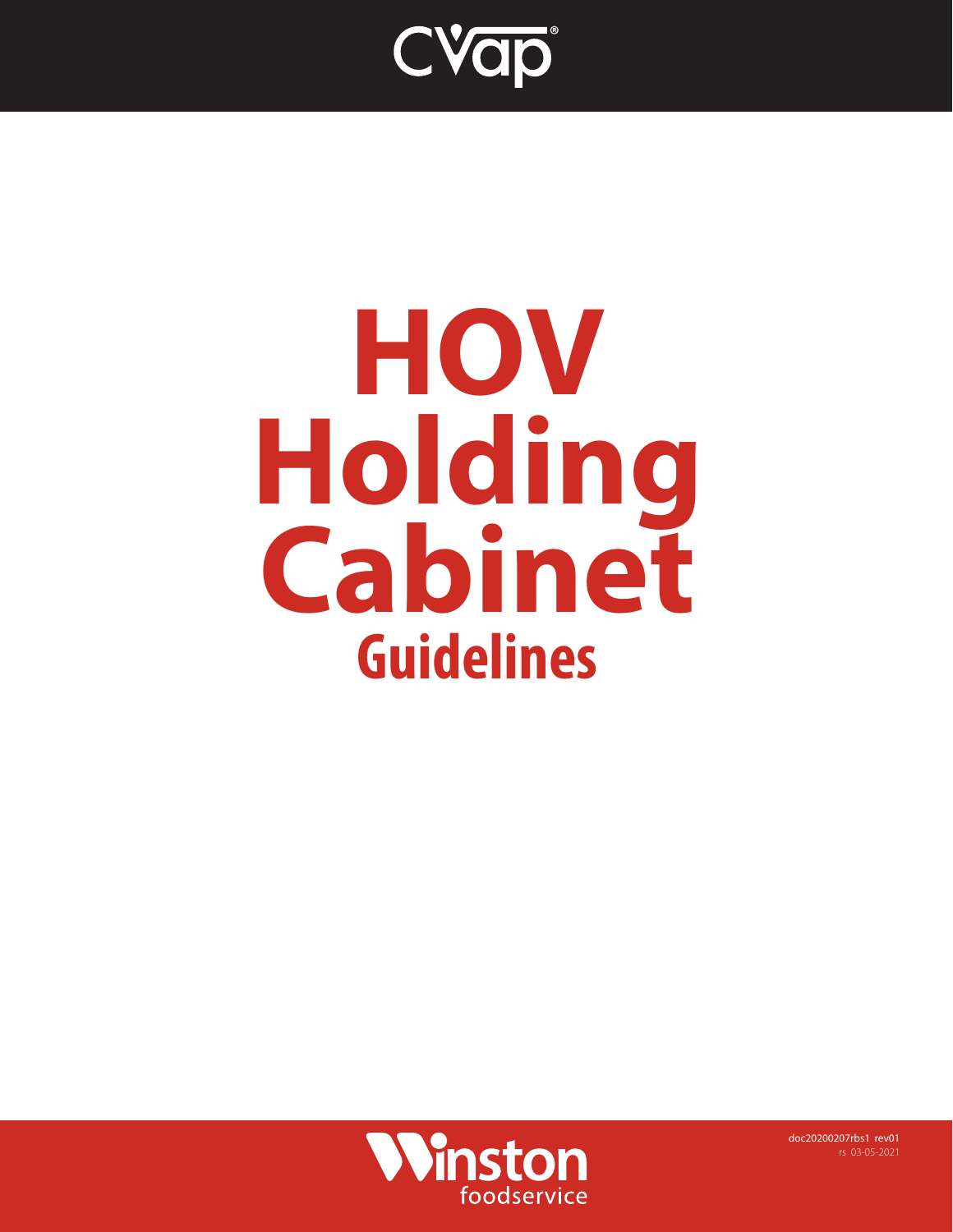#### **Table of Contents**

| Definitions                       |     |
|-----------------------------------|-----|
| Guidelines - General Market       |     |
| <b>Guidelines - School Market</b> | 6-8 |

#### **Definitions**

| <b>Differential</b>       | A CVap technology term, it refers to the difference between the oven's Vapor Temperature and Air<br>Temperature settings. Differential is Air Temp minus Vapor Temp. The greater the difference, the<br>less moist the food's surface will be. Set a low differential for moist food, or a greater differential for<br>crisper foods. |
|---------------------------|---------------------------------------------------------------------------------------------------------------------------------------------------------------------------------------------------------------------------------------------------------------------------------------------------------------------------------------|
| Holding                   | In a CVap cabinet, holding means maintaining food at the desired temperature and surface texture<br>until serving. CVap's unique dual heat system holds food for extended time periods without loss of<br>quality.                                                                                                                    |
| Proof                     | A step in the preparation of yeast bread and other baked goods where the dough is allowed to rest<br>and rise. Low, moist heat can accelerate the process.                                                                                                                                                                            |
| <b>Steam</b>              | Steam is associated as the gaseous state of water when it reaches its boiling point of $212^{\circ}F(100^{\circ}C)$ .<br>CVap technology utilizes vapor "steam" that is 200°F (93°C) or less.                                                                                                                                         |
| <b>Thermoisturization</b> | A term coined by Winston Shelton, it refers to the simultaneous thermalization and moisturization<br>of food. In plain English, it describes CVap technology's use of both a dry air heat and a moist vapor<br>heat to achieve perfect cooking or holding conditions for a particular food.                                           |
| <b>Vapor</b>              | In CVap technology, vapor refers to moist vapor heat, produced by heated water in the unit's<br>evaporator. Also refers to vapor pressure, a natural phenomenon that develops as food's moisture is<br>heated.                                                                                                                        |

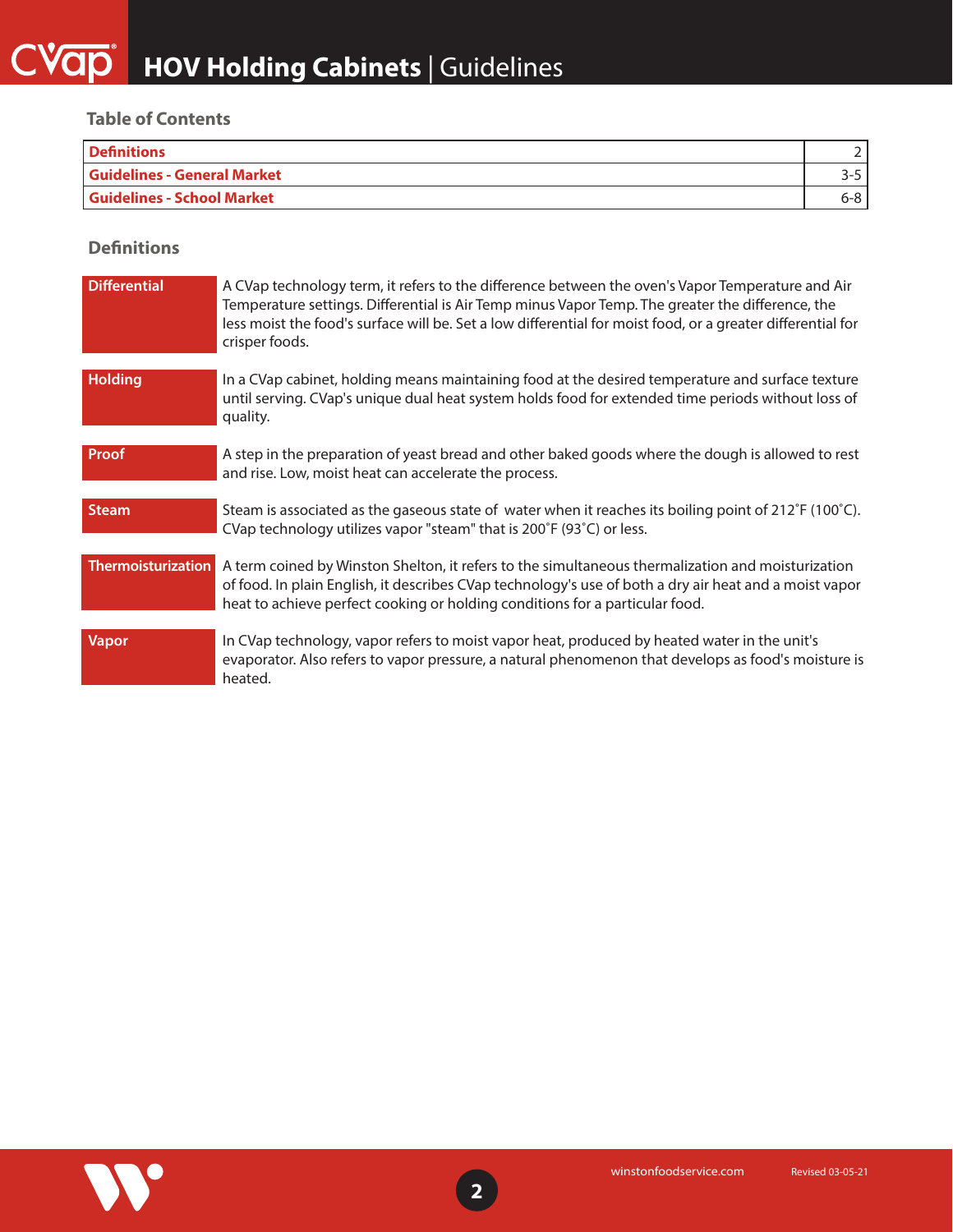### **General Market Guidelines**

| <b>Product</b>                                                                                                              | <b>Vapor Temp</b>         | <b>Air Temp</b>                       |
|-----------------------------------------------------------------------------------------------------------------------------|---------------------------|---------------------------------------|
| <b>Breads</b>                                                                                                               |                           |                                       |
| <b>Biscuits</b>                                                                                                             | 140-150°F<br>60-66°C      | 160-170°F<br>71-77°C                  |
| Croissants                                                                                                                  | 140-150°F<br>60-66°C      | 150-160°F<br>66-71°C                  |
| Danishes                                                                                                                    | 140-150°F<br>60-66°C      | 150-160°F<br>66-71°C                  |
| French/Italian Bread                                                                                                        | 140-150°F<br>$60 - 66$ °C | 155-165°F<br>$68 - 74$ <sup>o</sup> C |
| French Toast                                                                                                                | 140-150°F<br>$60 - 66$ °C | 150-160°F<br>$66 - 71$ <sup>o</sup> C |
| Pancakes/Waffles                                                                                                            | 140-150°F<br>$60 - 66$ °C | 150-160°F<br>66-71°C                  |
| Rolls                                                                                                                       | 140-150°F<br>60-66°C      | 150-160°F<br>66-71°C                  |
| <b>White/Wheat Bread</b>                                                                                                    | 140-150°F<br>$60 - 66$ °C | 150-160°F<br>66-71°C                  |
| Note: Bread products require a low differential temperature (15 to 20°F). Differential is Air Temp minus Vapor Temp.        |                           |                                       |
| <b>Crisp Textured Foods</b>                                                                                                 |                           |                                       |
| <b>Crisp Breadings</b>                                                                                                      | 130-140°F<br>54-60°C      | 190-200°F<br>88-93°C                  |
| Crisp, Dry Foods                                                                                                            | 130-140°F<br>54-60°C      | 190-200°F<br>88-93°C                  |
| Pastry Shells                                                                                                               | 130-140°F<br>54-60°C      | 190-200°F<br>88-93°C                  |
| Pizza                                                                                                                       | 130-140°F<br>54-60°C      | 190-200°F<br>88-93°C                  |
| <b>Tater Tots</b>                                                                                                           | 100-110°F<br>38-43°C      | 160-170°F<br>71-97°C                  |
| Note: Crisp products require a high differential temperature (60°F). Differential is Air Temp minus Vapor Temp.             |                           |                                       |
| <b>Dairy and Egg Products</b>                                                                                               |                           |                                       |
| Eggs (Benedict, Fried, Scrambled, Poached)                                                                                  | 145-150°F<br>$62 - 66$ °C | 150-155°F<br>66-68°C                  |
| Omelets                                                                                                                     | 150-160°F<br>66-71°C      | 160-170°F<br>71-77°C                  |
| Puddings/Custards                                                                                                           | 140-150°F<br>60-66°C      | 145-155°F<br>62-68°C                  |
| Note: Dairy and egg products require a low differential temperature (5 to 15ºF). Differential is Air Temp minus Vapor Temp. |                           |                                       |
| <b>Meats</b>                                                                                                                |                           |                                       |
| Beef (Prime Rib, Roasts, Steaks, BBQ)                                                                                       | 130-140°F<br>54-60°C      | 145-155°F<br>62-68°C                  |
| <b>Hamburger Patties</b>                                                                                                    | 150-160°F<br>66-71°C      | 160-170°F<br>71-77°C                  |
| Hot dogs                                                                                                                    | 150-160°F<br>66-71°C      | 160-170°F<br>71-77°C                  |
| Lamb & Veal                                                                                                                 | 140-150°F<br>60-66°C      | 155-165°F<br>68-74 <sup>o</sup> C     |
| Pork (Roasts, Chops, BBQ, Bacon, Ham, Sausage)                                                                              | 140-150°F<br>$60 - 66$ °C | 155-165°F<br>68-74°C                  |
| Note: Meats require a low differential temperature (10 to 15°F). Differential is Air Temp minus Vapor Temp.                 |                           |                                       |

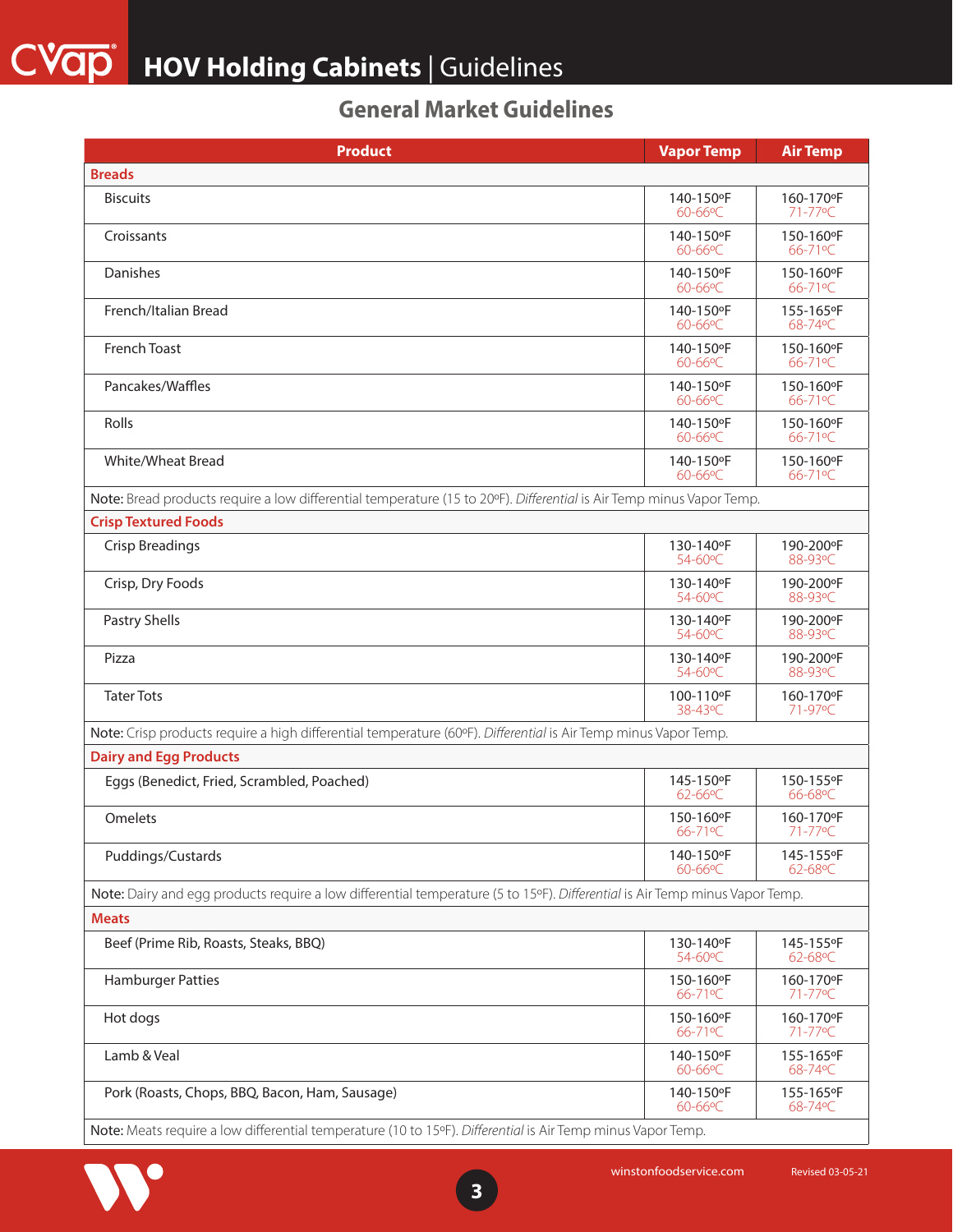#### **General Market Guidelines**

| <b>Product</b>                                                                                                        | <b>Vapor Temp</b>    | <b>Air Temp</b>      |
|-----------------------------------------------------------------------------------------------------------------------|----------------------|----------------------|
| <b>Poultry</b>                                                                                                        |                      |                      |
| Chicken                                                                                                               |                      |                      |
| <b>BBQ</b>                                                                                                            | 150-160°F<br>66-71°C | 165-175°F<br>74-79°C |
| Fried, Crisp                                                                                                          | 130-140°F<br>54-60°C | 180-190°F<br>81-87°C |
| Fried, Soft                                                                                                           | 150-160°F<br>66-71°C | 165-175°F<br>74-79°C |
| Roasted                                                                                                               | 150-160°F<br>66-71°C | 165-175°F<br>74-79°C |
| Turkey, Goose, Duck                                                                                                   | 150-160°F<br>66-71°C | 165-175°F<br>74-79°C |
| Note: Poultry products differential temperature requirements vary widely. Differential is Air Temp minus Vapor Temp.  |                      |                      |
| <b>Prepared Foods</b>                                                                                                 |                      |                      |
| Cheeseburgers in Buns                                                                                                 | 150-160°F<br>66-71°C | 160-170°F<br>71-77°C |
| Corn Dogs                                                                                                             | 140-150°F<br>60-66°C | 180-190°F<br>81-87°C |
| Entrees                                                                                                               | 140-150°F<br>60-66°C | 155-165°F<br>68-74℃  |
| Hamburgers in Buns                                                                                                    | 150-160°F<br>66-71°C | 160-170°F<br>71-77°C |
| Open Sandwich with Sauce/Gravy                                                                                        | 150-160°F<br>66-71°C | 155-165°F<br>68-74°C |
| <b>Plated Foods</b>                                                                                                   | 150-160°F<br>66-71°C | 155-165°F<br>68-74°C |
| Seafood in Sauce                                                                                                      | 150-160°F<br>66-71°C | 165-175°F<br>74-79°C |
| Note: Prepared products differential temperature requirements vary widely. Differential is Air Temp minus Vapor Temp. |                      |                      |
| Proofing                                                                                                              |                      |                      |
| Dough (Yeast Rolls, Danish Dough)                                                                                     | 90-100°F<br>32-38°C  | 90-110°F<br>32-43°C  |
| Note: Proofing requires a low differential temperature (10 to 20°F). Differential is Air Temp minus Vapor Temp.       |                      |                      |
| <b>Seafood and Shellfish</b>                                                                                          |                      |                      |
| Fish, Broiled/Baked                                                                                                   | 150-160°F<br>66-71°C | 165-175°F<br>74-79°C |
| Fish, Fried                                                                                                           | 130-140°F<br>54-60°C | 180-190°F<br>82-88°C |
| Shrimp, Fried                                                                                                         | 130-140°F<br>54-60°C | 180-190°F<br>82-88°C |
| Note: Seafood products differential temperature requirements vary widely. Differential is Air Temp minus Vapor Temp.  |                      |                      |

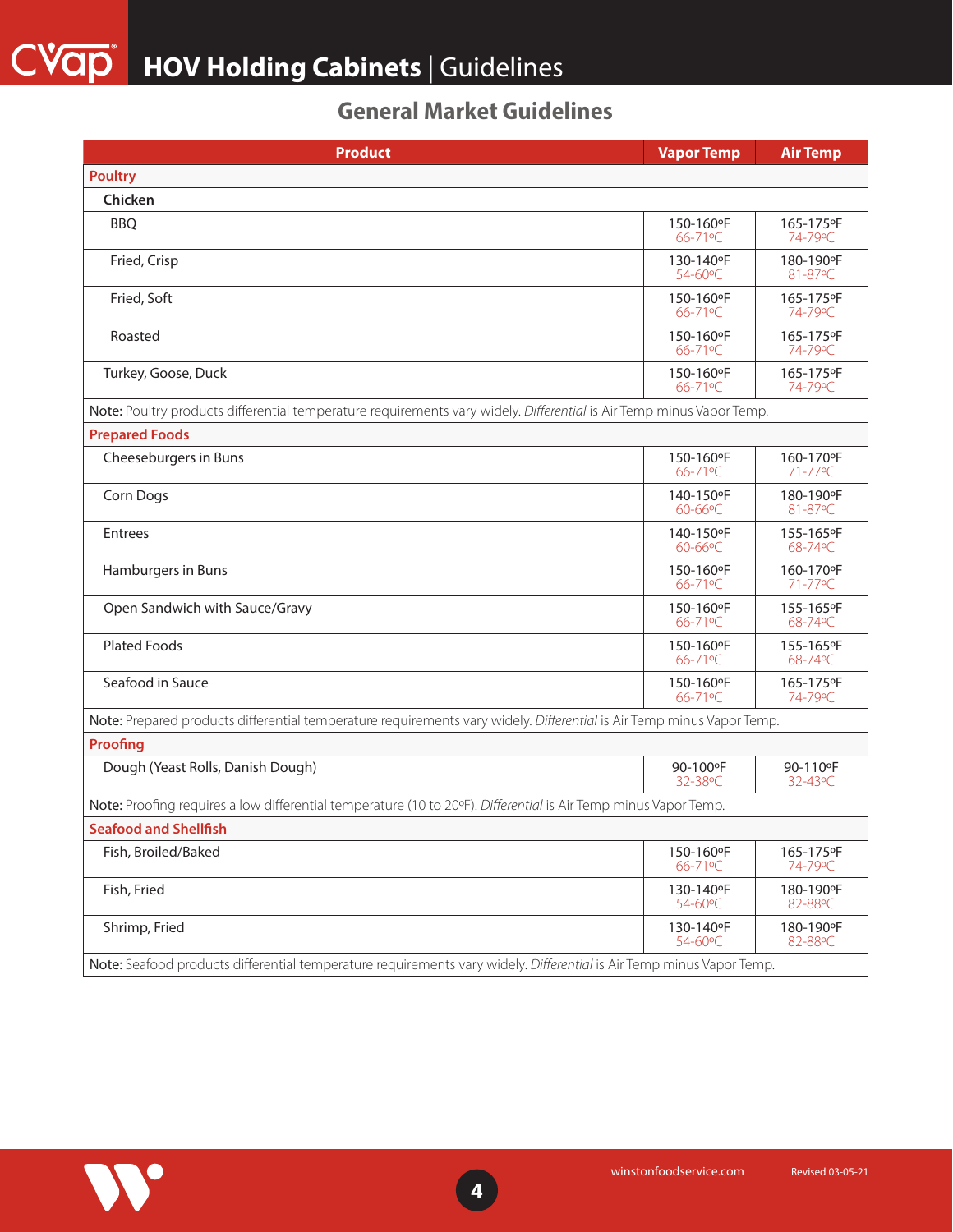#### **General Market Guidelines**

| <b>Product</b>                                                                                                         | <b>Vapor Temp</b>         | <b>Air Temp</b>           |
|------------------------------------------------------------------------------------------------------------------------|---------------------------|---------------------------|
| <b>Starches</b>                                                                                                        |                           |                           |
| <b>Beans</b>                                                                                                           | 140-150°F<br>60-66°C      | 155-165°F<br>$68 - 74$ °C |
| Casseroles                                                                                                             | 150-160°F<br>66-71°C      | 155-165°F<br>$68 - 74$ °C |
| <b>Cooked Cereals</b>                                                                                                  | 150-160°F<br>66-71°C      | 160-170°F<br>71-77°C      |
| Lasagna                                                                                                                | 150-160°F<br>$66 - 71$ °C | 160-170°F<br>$71 - 77$ °C |
| Rice                                                                                                                   | 140-150°F<br>60-66°C      | 145-155°F<br>62-68°C      |
| Soups & Sauces                                                                                                         | 140-150°F<br>60-66°C      | 145-155°F<br>$62 - 68$ °C |
| Spaghetti                                                                                                              | 140-150°F<br>$60 - 66$ °C | 145-155°F<br>$62 - 68$ °C |
| Note: Starch products require a low differential temperature (5 to 15°F). Differential is Air Temp minus Vapor Temp.   |                           |                           |
| <b>Vegetables</b>                                                                                                      |                           |                           |
| Potatoes, Baked                                                                                                        | 175-185°F<br>79-85°C      | 245-255°F<br>118-124°C    |
| Vegetables, Breaded                                                                                                    | 130-140°F<br>54-60°C      | 190-200°F<br>88-93°C      |
| Vegetables, Unbreaded                                                                                                  | 150-160°F<br>$66 - 71$ °C | 155-165°F<br>$68 - 74$ °C |
| Note: Vegetable products differential temperature requirements vary widely. Differential is Air Temp minus Vapor Temp. |                           |                           |

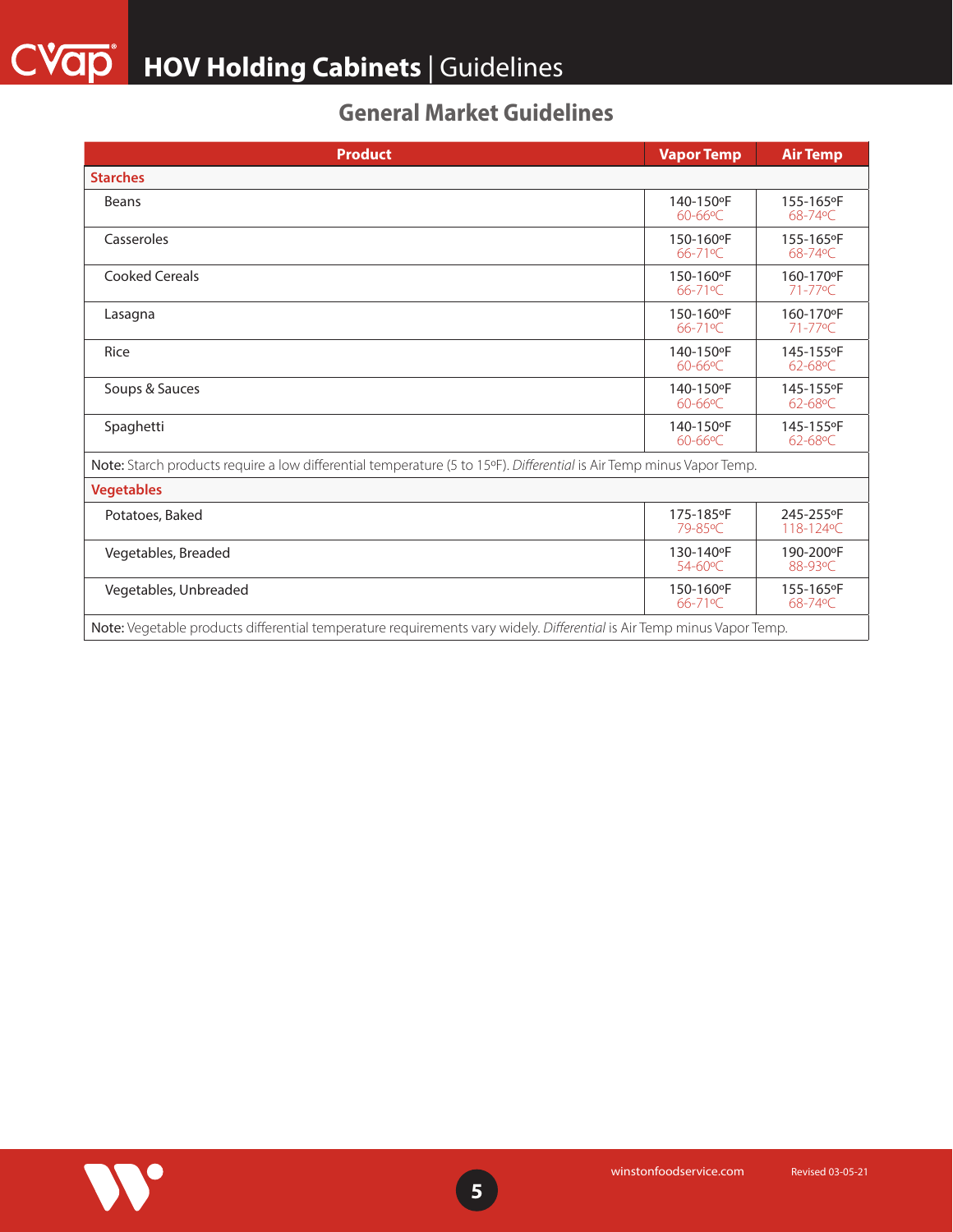#### **School Market Guidelines**

| <b>Product</b>                   | <b>Vapor Temp</b>    | <b>Air Temp</b>      |
|----------------------------------|----------------------|----------------------|
| <b>Breakfast</b>                 |                      |                      |
| <b>Breakfast Pizza</b>           | 140-150°F<br>60-66°C | 175-190°F<br>79-88°C |
| Cinnamon Rolls                   | 130-140°F<br>54-60°C | 150-160°F<br>66-71°C |
| Eggs, Scrambled                  | 145-150°F<br>62-66°C | 150-160°F<br>66-71°C |
| Grits                            | 145-150°F<br>62-66°C | 155-160°F<br>68-71°C |
| Muffins                          | 140-150°F<br>60-66°C | 150-160°F<br>66-71°C |
| Pancakes                         | 140-150°F<br>60-66°C | 150-160°F<br>66-71°C |
| Piggiestix (Breakfast Corn dogs) | 140-150°F<br>60-66°C | 180-190°F<br>81-87°C |
| <b>Sausage Patties</b>           | 150-160°F<br>66-71°C | 150-170°F<br>66-77°C |
| Waffles                          | 14-150°F<br>60-66°C  | 150-160°F<br>66-71°C |
| Lunch                            |                      |                      |
| <b>Pizza</b>                     |                      |                      |
| Thin Crust                       | 130-140°F<br>54-60°C | 180-190°F<br>81-88°C |
| <b>Thick Crust</b>               | 140-145°F<br>60-63°C | 170-175°F<br>77-79°C |
| Parbaked Thin Crust              | 130-140°F<br>54-60°C | 180-190°F<br>81-88°C |
| <b>Parbaked Thick Crust</b>      | 140-145°F<br>60-63°C | 170-175°F<br>77-79°C |
| Tony's ReadyRise                 | 140-145°F<br>54-63°C | 170-175°F<br>77-79°C |
| <b>Sandwiches</b>                |                      |                      |
| Ham & Cheese Melt                | 130-135°F<br>54-57°C | 160-165°F<br>71-74°C |
| Hamburgers on Bun                | 150-160°F<br>66-71°C | 160-170°F<br>71-74°C |
| Hot Dogs on Bun                  | 150-160°F<br>66-71°C | 160-170°F<br>71-77°C |
| <b>Meats</b>                     |                      |                      |
| <b>BBQ Pork, Chopped</b>         | 140-150°F<br>60-66°C | 155-165°F<br>68-74°C |
| Chicken, Baked                   | 150-160°F<br>66-71°C | 165-175°F<br>74-79°C |
| Fish, Baked                      | 140-150°F<br>60-66°C | 155-165°F<br>68-74°C |
| <b>Hamburger Patties</b>         | 150-160°F<br>66-71°C | 160-170°F<br>71-77°C |
| Hot Dog Wieners                  | 150-160°F<br>66-71°C | 160-170°F<br>71-77°C |

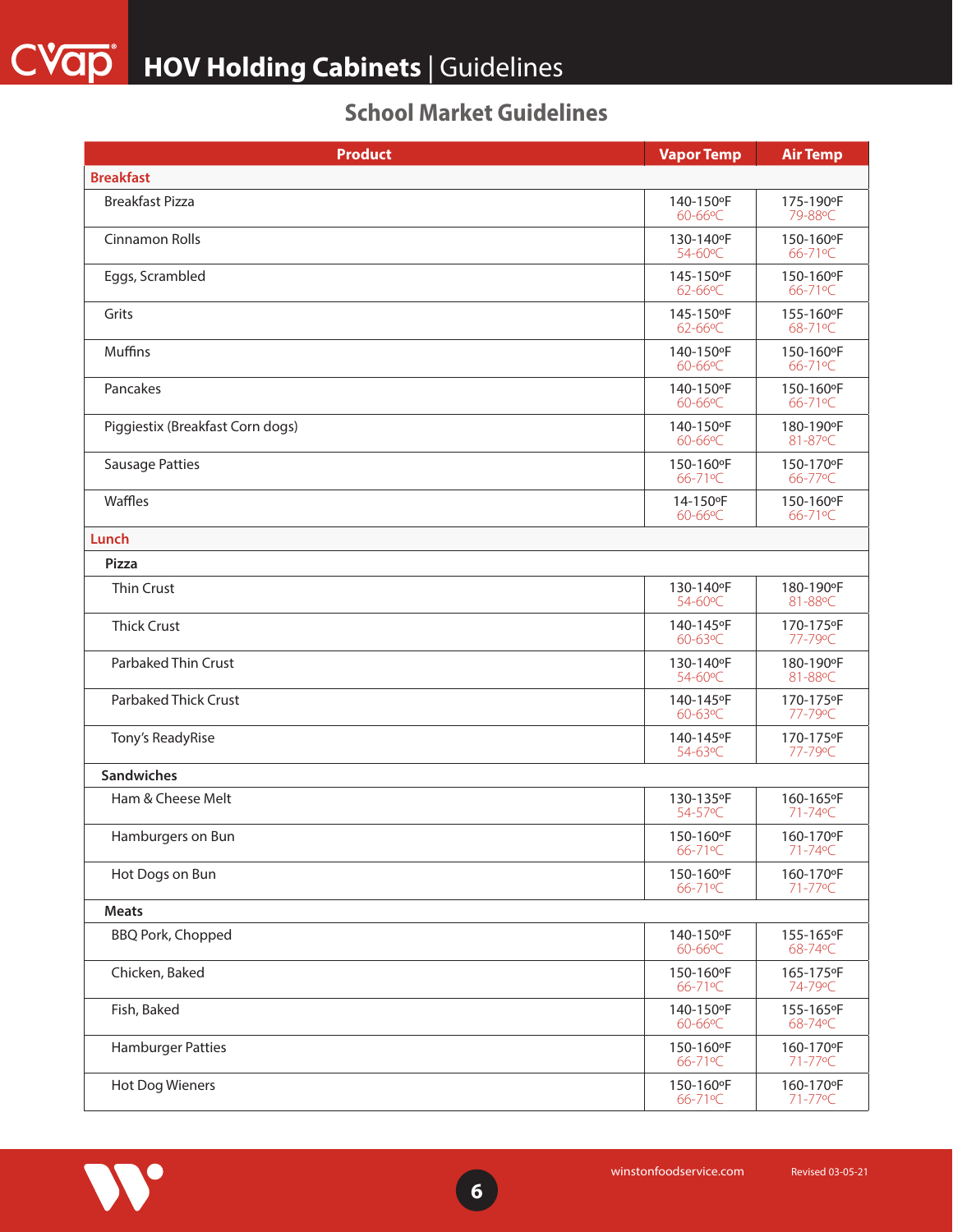### **School Market Guidelines**

| <b>Product</b>                    | <b>Vapor Temp</b>                 | <b>Air Temp</b>      |
|-----------------------------------|-----------------------------------|----------------------|
| <b>Lunch (continued)</b>          |                                   |                      |
| <b>Meats</b>                      |                                   |                      |
| Meat Loaf                         | 140-150°F<br>$60 - 66$ °C         | 155-165°F<br>68-74°C |
| Pork Chops                        | 140-150°F<br>$60 - 66$ °C         | 155-165°F<br>68-74°C |
| Salisbury Steak                   | 140-150°F<br>60-66°C              | 155-165°F<br>68-74°C |
| Turkey, Whole Roasted             | 150-160°F<br>66-71 <sup>o</sup> C | 165-175°F<br>74-79°C |
| <b>Breads</b>                     |                                   |                      |
| <b>Biscuits</b>                   | 140-150°F<br>60-66°C              | 160-170°F<br>71-77°C |
| Cornbread/Muffins                 | 140-150°F<br>60-66°C              | 160-170°F<br>71-77°C |
| Rolls, Yeast                      | 140-150°F<br>60-66°C              | 150-160°F<br>66-71°C |
| <b>Breaded Foods</b>              |                                   |                      |
| <b>Breaded Beef Patty</b>         | 130-140°F<br>54-60°C              | 160-170°F<br>71-77°C |
| Chicken, Fillet                   | 130-140°F<br>54-60°C              | 170-180°F<br>77-82°C |
| Chicken, Fingers                  | 130-140°F<br>54-60°C              | 170-180°F<br>77-82°C |
| Chicken, Fried                    | 130-140°F<br>54-60°C              | 170-180°F<br>77-82°C |
| Chicken, Nuggets                  | 130-140°F<br>54-60°C              | 170-180°F<br>77-82°C |
| Corn Dogs                         | 140-150°F<br>60-66°C              | 180-190°F<br>82-88°C |
| <b>Casseroles</b>                 |                                   |                      |
| Beef-a-Roni                       | 150-160°F<br>66-71°C              | 155-165°F<br>68-74°C |
| Ravioli                           | 150-160°F<br>66-71°C              | 155-165°F<br>68-74°C |
| Squash Casserole                  | 150-160°F<br>66-71°C              | 160-170°F<br>71-77°C |
| Turkey Tetrazzini                 | 150-160°F<br>66-71°C              | 155-165°F<br>68-74°C |
| <b>Dessert</b>                    |                                   |                      |
| Apple Fritter                     | 140-150°F<br>60-66°C              | 180-190°F<br>82-88°C |
| Fruit Cobbler                     | 140-150°F<br>60-66°C              | 180-190°F<br>82-88°C |
| Proofing                          |                                   |                      |
| Dough (Yeast Rolls, Danish Dough) | 90-100°F<br>32-38°C               | 90-110°F<br>32-43°C  |